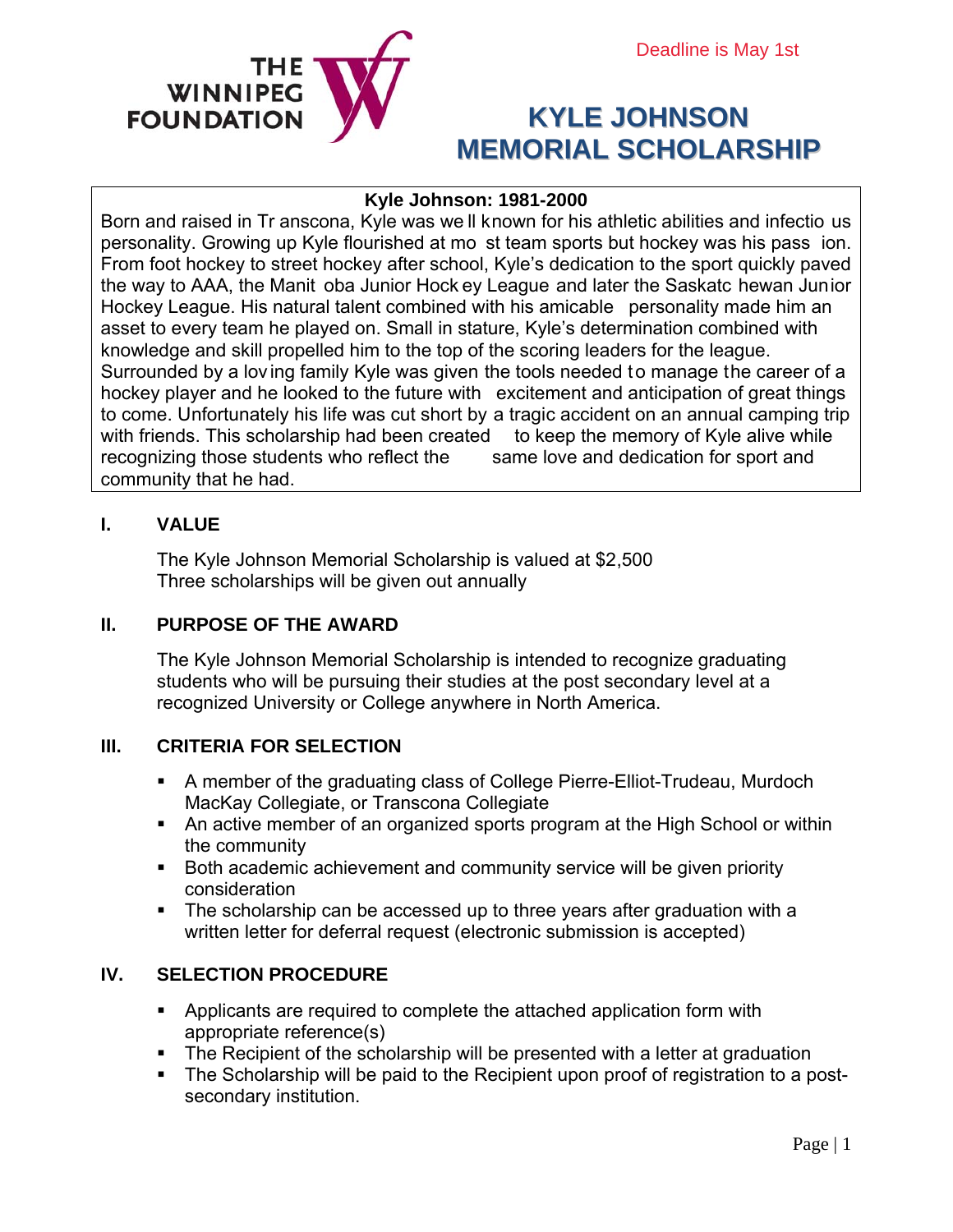## **KYLE JOHNSON MEMORIAL SCHOLARSHIP**

## **APPLICATION FORM**

| Name of Applicant: |            |             |
|--------------------|------------|-------------|
| Address:           |            |             |
| Postal Code:       | Telephone: | Birth date: |

## **ACADEMIC INFORMATION:**

## **Please provide a current transcript of your marks** and

Please provide a history of your involvement in your particular sport, listing any special accomplishments (i.e. MVP, team captain etc.).

Please list your school activities; including clubs, sports teams, offices held, volunteer work or any other relevant experiences.

Please list your community involvement; including committees, clubs sports teams, offices held volunteer work of any other relevant experiences.

Name of the Secondary Institution you plan to attend: \_\_\_\_\_\_\_\_\_\_\_\_\_\_\_\_\_\_\_\_\_\_\_\_\_\_